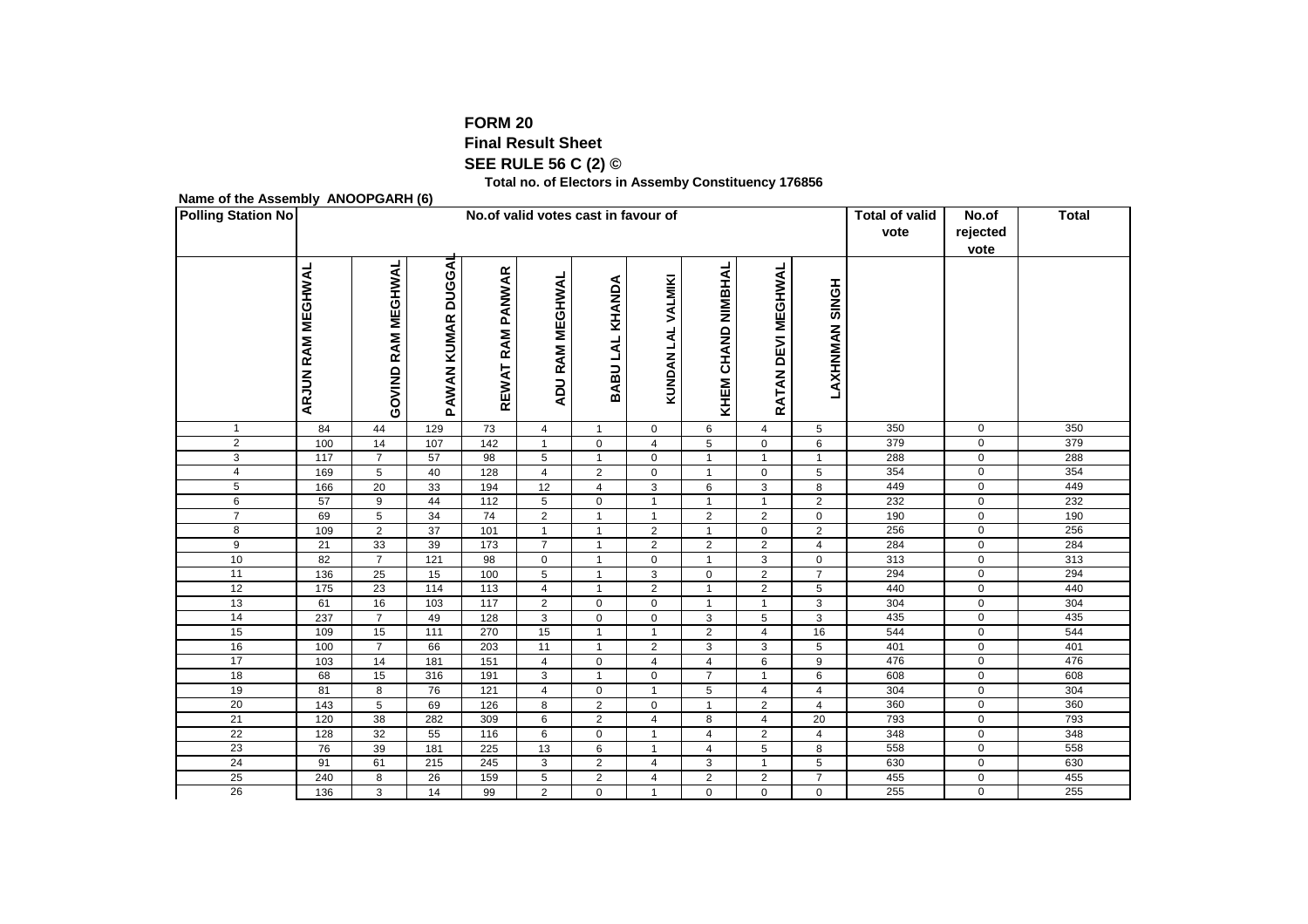| 27              | 217              | 13              | 95                | 415 | 4              | 5              | $\mathbf{1}$   | 3              | $\mathbf{1}$            | 11                      | 765 | 0                | 765 |
|-----------------|------------------|-----------------|-------------------|-----|----------------|----------------|----------------|----------------|-------------------------|-------------------------|-----|------------------|-----|
| 28              | 316              | 30              | 58                | 193 | 2              | $\overline{4}$ | 2              | $\mathbf{1}$   | $\overline{4}$          | 5                       | 615 | $\mathbf 0$      | 615 |
| 29              | $\overline{131}$ | 10              | 61                | 138 | 6              | 0              | $\mathbf{1}$   | $\overline{2}$ | 2                       | 3                       | 354 | 0                | 354 |
| 30              | 266              | 21              | 19                | 155 | 2              | $\overline{4}$ | $\mathbf 0$    | $\mathbf{1}$   | 6                       | 6                       | 480 | $\mathbf 0$      | 480 |
| 31              | 311              | $\overline{22}$ | 59                | 212 | $\overline{4}$ | $\overline{4}$ | 2              | 4              | $\overline{4}$          | 11                      | 633 | $\mathbf 0$      | 633 |
| 32              | 271              | 20              | 78                | 346 | $\overline{7}$ | $\overline{7}$ | $\overline{1}$ | $\mathbf{1}$   | $\overline{4}$          | $\overline{12}$         | 747 | $\mathbf 0$      | 747 |
| 33              | 269              | 12              | 12                | 147 | 3              | $\mathbf{1}$   | $\mathbf 0$    | 0              | $\mathbf{1}$            | $\overline{2}$          | 447 | 0                | 447 |
| 34              | 304              | 12              | 12                | 91  | $\mathbf 0$    | 0              | $\mathbf 0$    | 0              | $\overline{2}$          | 3                       | 424 | $\mathbf 0$      | 424 |
| 35              | 193              | 8               | 23                | 175 | $\mathbf 0$    | $\mathbf 0$    | $\mathbf 0$    | $\mathbf{1}$   | $\mathbf 0$             | $\mathbf{1}$            | 401 | $\mathbf 0$      | 401 |
| 36              | 308              | 12              | 23                | 122 | $\overline{2}$ | $\mathbf{1}$   | $\overline{1}$ | 0              | $\mathbf{1}$            | 3                       | 473 | $\mathbf 0$      | 473 |
| $\overline{37}$ | 281              | 15              | 50                | 210 | 6              | $\mathbf{1}$   | $\pmb{0}$      | 0              | $\mathbf 0$             | $\overline{\mathbf{4}}$ | 567 | $\mathsf 0$      | 567 |
| 38              | 413              | 19              | 28                | 206 | 3              | $\mathbf 0$    | $\mathbf 0$    | $\overline{2}$ | $\mathbf 0$             | $\overline{2}$          | 673 | 0                | 673 |
| 39              | 199              | 21              | 89                | 382 | 16             | $\mathbf 0$    | 3              | $\overline{4}$ | $\overline{4}$          | 13                      | 731 | $\mathbf 0$      | 731 |
| 40              | 93               | $18$            | 41                | 277 | 5              | $\mathbf{1}$   | 2              | $\mathbf{1}$   | 3                       | 10                      | 451 | $\mathbf 0$      | 451 |
| 41              | 105              | 15              | 66                | 153 | 6              | $\overline{2}$ | $\mathbf 0$    | 6              | 3                       | 12                      | 368 | 0                | 368 |
| 42              | 144              | 19              | 46                | 273 | 11             | 4              | $\overline{2}$ | $\overline{a}$ | 10                      | 18                      | 529 | $\mathbf 0$      | 529 |
| 43              | 94               | 89              | 170               | 249 | 9              | $\mathbf{1}$   | 2              | $\mathbf{1}$   | $\sqrt{5}$              | 14                      | 634 | $\mathbf 0$      | 634 |
| 44              | 98               | 54              | 36                | 151 | 5              | $\overline{c}$ | $\mathbf{1}$   | $\overline{2}$ | $\overline{2}$          | 5                       | 356 | $\mathbf 0$      | 356 |
| 45              | 160              | $\overline{12}$ | 204               | 172 | $\overline{7}$ | $\overline{4}$ | 6              | $\overline{4}$ | $\overline{7}$          | $\overline{13}$         | 589 | $\mathbf 0$      | 589 |
| 46              | 158              | 26              | 118               | 360 | 10             | $\mathbf{1}$   | $\overline{4}$ | $\overline{2}$ | $\overline{4}$          | 12                      | 695 | $\mathbf 0$      | 695 |
| 47              | 203              | 36              | 130               | 186 | 5              | $\mathbf{1}$   | $\mathbf{1}$   | $\mathbf{1}$   | 5                       | 9                       | 577 | 0                | 577 |
| 48              | 161              | 283             | 72                | 243 | 11             | 3              | $\overline{2}$ | 3              | 5                       | 13                      | 796 | 0                | 796 |
| 49              | 161              | 130             | 81                | 156 | 3              | 5              | $\overline{2}$ | 3              | $\mathbf 0$             | 8                       | 549 | $\mathbf 0$      | 549 |
| 50              | 95               | $\overline{20}$ | $\frac{111}{111}$ | 264 | $\overline{4}$ | $\overline{2}$ | $\mathbf{1}$   | 0              | $\overline{2}$          | $\overline{2}$          | 501 | $\mathbf 0$      | 501 |
| 51              | 74               | 35              | 55                | 89  | 5              | 3              | $\mathbf 0$    | 3              | $\mathbf 0$             | $\pmb{0}$               | 264 | $\mathbf 0$      | 264 |
| 52              | 168              | 30              | 95                | 328 | 14             | 3              | $\overline{2}$ | $\overline{4}$ | $\overline{4}$          | $\overline{3}$          | 651 | $\mathbf 0$      | 651 |
| 53              | 197              | 113             | 100               | 154 | $\overline{7}$ | 3              | $\overline{2}$ | 3              | $\overline{\mathbf{4}}$ | 13                      | 596 | $\mathbf 0$      | 596 |
| 54              | 88               | 9               | 68                | 164 | $\overline{7}$ | $\mathbf{1}$   | $\overline{3}$ | $\mathbf{1}$   | $\mathbf{1}$            | 8                       | 350 | $\mathbf 0$      | 350 |
| 55              | 30               | 32              | 129               | 73  | $\overline{4}$ | 3              | $\mathbf 0$    | $\mathbf{1}$   | $\mathbf{1}$            | $\mathbf 2$             | 275 | 0                | 275 |
| 56              | 197              | 9               | 185               | 295 | 14             | $\mathbf{1}$   | $\pmb{0}$      | $\mathbf{1}$   | $\mathbf 0$             | $\overline{7}$          | 709 | 0                | 709 |
| 57              | 167              | 18              | 65                | 40  | $\overline{4}$ | $\mathbf{1}$   | $\pmb{0}$      | $\overline{4}$ | $\mathbf{1}$            | $\pmb{0}$               | 300 | $\mathbf 0$      | 300 |
| 58              | 152              | 9               | 314               | 152 | 6              | $\overline{2}$ | $\mathbf{1}$   | $\overline{7}$ | $\mathbf{1}$            | 11                      | 655 | $\mathbf 0$      | 655 |
| 59              | 117              | 36              | 50                | 146 | 5              | $\overline{1}$ | $\mathbf{1}$   | 0              | $\mathbf{1}$            | 8                       | 365 | 0                | 365 |
| 60              | 201              | $\frac{1}{43}$  | 126               | 301 | 16             | 6              | 3              | 6              | 6                       | 14                      | 822 | $\mathbf 0$      | 822 |
| 61              | $\frac{1}{171}$  | 36              | 154               | 178 | $\overline{4}$ | $\overline{4}$ | $\overline{2}$ | 8              | 14                      | $\overline{21}$         | 592 | $\mathbf 0$      | 592 |
| 62              | 77               | 14              | 194               | 164 | $\overline{7}$ | $\mathbf{1}$   | 0              | $\overline{7}$ | $\overline{7}$          | 6                       | 477 | 0                | 477 |
| 63              | 90               | 27              | 26                | 97  | $\overline{2}$ | $\mathbf 0$    | $\pmb{0}$      | $\mathbf 0$    | $\mathbf{1}$            | $\overline{2}$          | 245 | $\mathbf 0$      | 245 |
| 64              | 147              | 53              | 91                | 296 | $\overline{7}$ | $\overline{c}$ | $\mathbf{1}$   | $\overline{c}$ | $\mathbf{1}$            | 9                       | 609 | $\boldsymbol{0}$ | 609 |
| 65              | 189              | 41              | 130               | 118 | 3              | $\mathbf{1}$   | $\overline{1}$ | 3              | 3                       | $\overline{7}$          | 496 | $\mathbf 0$      | 496 |
| 66              | 51               | 14              | 104               | 93  | 3              | $\overline{2}$ | $\pmb{0}$      | 0              | $\overline{\mathbf{c}}$ | 5                       | 274 | $\mathsf 0$      | 274 |
| 67              | 85               | 88              | $\overline{77}$   | 172 | 11             | $\mathbf 0$    | $\mathbf 0$    | 3              | $\mathbf{1}$            | $\overline{2}$          | 439 | $\mathbf 0$      | 439 |
| 68              | $\frac{1}{142}$  | 39              | 148               | 238 | 11             | 0              | $\mathbf 0$    | 3              | $\overline{7}$          | 11                      | 599 | $\overline{0}$   | 599 |
| 69              | 72               | 29              | 73                | 108 | $\mathbf{1}$   | $\mathbf 0$    | $\mathbf{1}$   | $\mathbf{1}$   | $\mathbf{1}$            | 3                       | 289 | 0                | 289 |
| 70              | 182              | 41              | 151               | 97  | 10             | 3              | 2              | 5              | 5                       | 8                       | 504 | $\mathbf 0$      | 504 |
| 71              | 125              | 6               | 144               | 222 | 9              | 0              | 4              | 11             | $\overline{c}$          | 10                      | 533 | 0                | 533 |
| 72              | 120              | 10              | 84                | 360 | 15             | $\mathbf 0$    | 3              | $\overline{2}$ | $\mathbf{1}$            | 27                      | 622 | $\mathsf 0$      | 622 |
| 73              | 113              | 16              | 49                | 204 | 6              | $\mathbf 0$    | $\mathbf{1}$   | 5              | $\mathbf{1}$            | 5                       | 400 | 0                | 400 |
| 74              | 151              | 19              | 444               | 162 | 6              | $\overline{2}$ | $\overline{4}$ | 8              | $\overline{2}$          | 8                       | 806 | 0                | 806 |
|                 |                  |                 |                   |     |                |                |                |                |                         |                         |     |                  |     |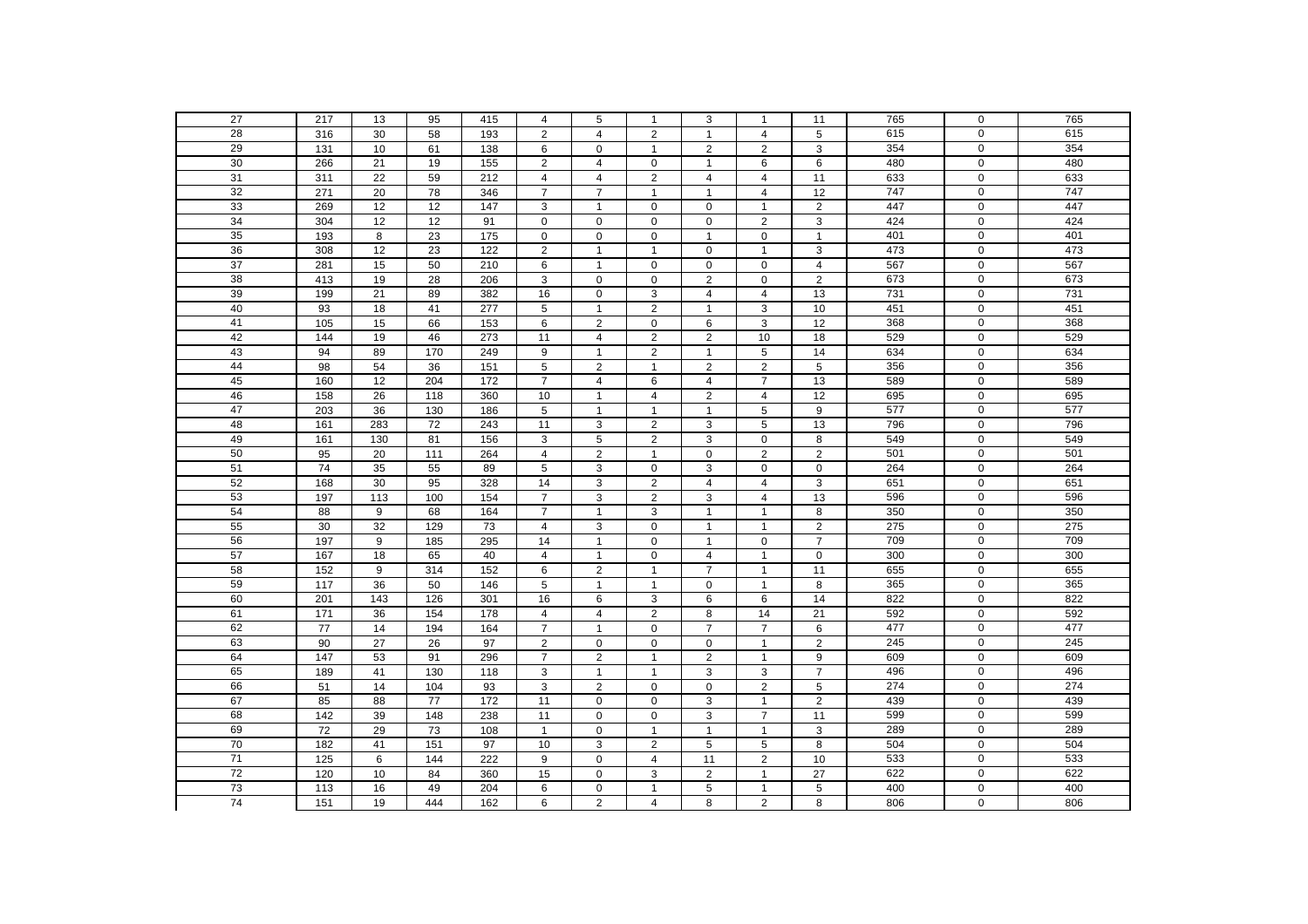| 75                | 89              | $\overline{7}$  | 61               | 113              | $\overline{2}$ | $\mathbf{1}$   | $\overline{2}$ | 1              | $\mathbf{1}$        | 3                       | 280 | 0              | 280 |
|-------------------|-----------------|-----------------|------------------|------------------|----------------|----------------|----------------|----------------|---------------------|-------------------------|-----|----------------|-----|
| 76                | 65              | 10              | 105              | 154              | 5              | $\overline{7}$ | 6              | 12             | 3                   | 14                      | 381 | $\mathbf 0$    | 381 |
| 77                | 185             | 25              | 136              | 275              | $\overline{4}$ | 3              | 3              | $\overline{4}$ | 9                   | 9                       | 653 | 0              | 653 |
| 78                | 139             | 9               | 208              | 175              | 10             | 3              | 2              | 5              | $\overline{2}$      | 8                       | 561 | $\overline{0}$ | 561 |
| 79                | 93              | 40              | 455              | 174              | $\mathbf 0$    | $\mathbf 0$    | 2              | 5              | 3                   | 5                       | 777 | $\mathbf 0$    | 777 |
| 80                | 193             | 112             | 181              | 364              | 14             | 6              | 2              | $\overline{7}$ | 10                  | 32                      | 921 | $\mathbf 0$    | 921 |
| 81                | 262             | 125             | 180              | 116              | 4              | $\mathbf 0$    | $\mathbf{1}$   | $\overline{7}$ | $\mathsf 3$         | 11                      | 709 | $\mathbf 0$    | 709 |
| 82                | 100             | 13              | 56               | 144              | 3              | $\mathbf 0$    | $\pmb{0}$      | 0              | $\sqrt{2}$          | $\mathbf{1}$            | 319 | $\mathbf 0$    | 319 |
| 83                | 84              | 73              | 216              | 180              | 4              | $\,$ 5 $\,$    | $\mathbf{1}$   | $\overline{c}$ | $\sqrt{2}$          | 11                      | 578 | $\mathbf 0$    | 578 |
| 84                | 132             | 38              | 184              | 260              | 15             | $\mathbf 0$    | $\mathbf 0$    | $\overline{2}$ | $\overline{2}$      | 3                       | 636 | $\mathbf 0$    | 636 |
| 85                | 86              | 31              | 119              | 92               | $\mathbf{1}$   | $\mathbf 0$    | $\pmb{0}$      | 5              | $\mathbf 2$         | 5                       | 341 | $\mathbf 0$    | 341 |
| 86                | 141             | 36              | 42               | 187              | 13             | $\mathbf 0$    | $\mathbf{1}$   | 0              | $\overline{2}$      | 8                       | 430 | $\mathbf 0$    | 430 |
| 87                | 50              | 6               | 50               | 22               | 3              | $\mathbf{1}$   | $\mathbf 0$    | $\mathbf 0$    | $\mathbf{1}$        | $\mathbf{1}$            | 134 | $\overline{0}$ | 134 |
| 88                | 128             | 99              | 215              | 134              | 5              | $\overline{2}$ | $\sqrt{5}$     | 9              | 6                   | 15                      | 618 | $\mathbf 0$    | 618 |
| 89                | 76              | 11              | 52               | 144              | 5              | $\overline{2}$ | $\mathbf 0$    | $\overline{2}$ | $\sqrt{2}$          | 3                       | 297 | $\mathbf 0$    | 297 |
| 90                | 111             | 12              | 79               | 330              | 8              | $\overline{2}$ | $\mathbf{1}$   | $\overline{2}$ | $\mathbf{1}$        | $\overline{7}$          | 553 | 0              | 553 |
| 91                | 197             | 33              | 183              | 424              | 6              | $\overline{2}$ | 3              | 3              | $\mathsf 3$         | 5                       | 859 | $\overline{0}$ | 859 |
| 92                | 65              | 3               | 92               | 276              | 10             | $\overline{2}$ | $\overline{2}$ | $\mathbf{1}$   | 3                   | $\overline{4}$          | 458 | $\mathbf 0$    | 458 |
| 93                | 64              | 13              | 55               | 179              | $\mathbf{1}$   | $\mathbf{1}$   | $\pmb{0}$      | $\overline{2}$ | 4                   | 8                       | 327 | $\mathbf 0$    | 327 |
| 94                | 159             | 13              | 114              | 339              | 8              | 5              | $\overline{1}$ | $\overline{2}$ | $\overline{4}$      | 12                      | 657 | $\mathbf 0$    | 657 |
| 95                | 125             | 61              | 239              | 280              | $\overline{7}$ | $\overline{4}$ | $\mathbf{1}$   | 6              | 10                  | 6                       | 739 | $\mathbf 0$    | 739 |
| 96                | 127             | 57              | 120              | 144              | $\mathbf 0$    | $\mathbf{1}$   | $\mathbf{1}$   | $\overline{2}$ | $\overline{4}$      | $\overline{5}$          | 461 | $\mathbf 0$    | 461 |
| 97                | $\overline{23}$ | 29              | 189              | 96               | $\overline{4}$ | $\overline{2}$ | $\mathbf{1}$   | $\overline{2}$ | 3                   | 5                       | 354 | $\mathbf 0$    | 354 |
| 98                | 170             | $\overline{73}$ | 145              | 277              | 6              | $\mathbf{1}$   | 6              | 9              | 5                   | 10                      | 702 | $\mathbf 0$    | 702 |
| 99                | 61              | $\overline{25}$ | 61               | 288              | 9              | $\mathbf 0$    | $\mathbf{1}$   | $\overline{a}$ | $\mathbf{1}$        | $\overline{4}$          | 452 | $\mathbf 0$    | 452 |
| 100               | 108             | 21              | 138              | 95               | $\mathbf{1}$   | $\overline{2}$ | $\overline{2}$ | $\overline{3}$ | 3                   | $\overline{5}$          | 378 | $\overline{0}$ | 378 |
| 101               | 111             | 21              | $\overline{133}$ | 161              | 6              | 3              | $\overline{1}$ | $\mathbf{1}$   | $\overline{5}$      | $\mathbf{1}$            | 443 | $\mathbf 0$    | 443 |
| 102               | 63              | $\overline{7}$  | 39               | 97               | $\overline{4}$ | $\overline{2}$ | $\overline{2}$ | $\overline{2}$ | $\pmb{0}$           | $\mathbf{1}$            | 217 | $\mathbf 0$    | 217 |
| 103               | 58              | 23              | 70               | 113              | $\mathbf{1}$   | $\mathbf{1}$   | 3              | $\overline{2}$ | $\mathbf{1}$        | 3                       | 275 | $\mathbf 0$    | 275 |
| 104               | 164             | 94              | 124              | 256              | $\overline{7}$ | 3              | $\overline{c}$ | 0              | 3                   | 9                       | 662 | $\mathbf 0$    | 662 |
| 105               | 181             | 29              | 66               | 237              | $\overline{4}$ | $\mathbf 0$    | $\mathbf{1}$   | $\mathbf{1}$   | $\overline{5}$      | 12                      | 536 | $\mathbf 0$    | 536 |
| 106               | 172             | 37              | 81               | 142              | 8              | $\overline{2}$ | 2              | $\overline{7}$ | $\overline{4}$      | 11                      | 466 | $\mathbf 0$    | 466 |
| 107               | 260             | 29              | 173              | 225              | 5              | $\mathbf 0$    | $\overline{4}$ | $\overline{7}$ | 8                   | 18                      | 729 | $\overline{0}$ | 729 |
| 108               | 181             | 29              | 137              | 234              | 3              | $\overline{2}$ | $\overline{2}$ | 3              | 3                   | 9                       | 603 | $\mathbf 0$    | 603 |
| 109               | 227             | 21              | 83               | $\overline{131}$ | $\overline{2}$ | $\mathbf 0$    | $\mathbf 0$    | $\mathbf{1}$   | $\mathsf{O}\xspace$ | 5                       | 470 | $\overline{0}$ | 470 |
| 110               | 120             | 140             | 92               | 170              | 5              | 3              | 2              | $\overline{a}$ | $\overline{c}$      | 4                       | 540 | $\mathbf 0$    | 540 |
| 111               | 143             | 81              | 59               | 134              | $\overline{2}$ | $\mathbf{1}$   | $\overline{1}$ | $\mathsf 0$    | $\mathbf{1}$        | $\overline{4}$          | 426 | $\overline{0}$ | 426 |
| $\frac{112}{2}$   | 205             | 11              | 87               | 270              | $\overline{7}$ | $\mathbf{1}$   | $\mathbf{1}$   | 0              | $\overline{2}$      | $\mathbf{1}$            | 585 | $\mathbf 0$    | 585 |
| 113               | 48              | $\overline{2}$  | $\overline{72}$  | 50               | $\mathbf 0$    | $\mathbf 0$    | $\pmb{0}$      | 0              | $\mathbf 0$         | $\overline{1}$          | 173 | $\mathbf 0$    | 173 |
| 114               | 204             | 5               | $\overline{21}$  | 60               | $\mathbf 0$    | $\pmb{0}$      | $\pmb{0}$      | 0              | $\pmb{0}$           | $\mathbf 0$             | 290 | $\mathbf 0$    | 290 |
| 115               | 197             | 15              | 83               | 113              | $\mathbf{1}$   | $\mathbf 0$    | $\overline{1}$ | $\overline{2}$ | $\pmb{0}$           | 3                       | 415 | $\mathbf 0$    | 415 |
| 116               | 239             | 25              | 54               | 126              | $\overline{2}$ | $\mathbf 0$    | $\overline{1}$ | $\mathbf{1}$   | $\mathbf{1}$        | $\overline{\mathbf{4}}$ | 453 | $\overline{0}$ | 453 |
| $\frac{117}{117}$ | 294             | 18              | 101              | 153              | $\overline{4}$ | $\mathbf 0$    | $\mathbf 0$    | $\mathbf{1}$   | $\mathbf{1}$        | $\overline{2}$          | 574 | $\mathbf 0$    | 574 |
| 118               | 213             | 8               | 93               | 110              | $\overline{2}$ | $\mathbf 0$    | $\mathbf{1}$   | 0              | $\mathbf 0$         | 6                       | 433 | $\mathbf 0$    | 433 |
| 119               | 263             | 16              | 239              | 182              | 9              | $\overline{2}$ | $\sqrt{5}$     | 5              | $\mathbf 5$         | 9                       | 735 | $\mathbf 0$    | 735 |
| 120               | 104             | 47              | 250              | 190              | 3              | $\overline{2}$ | $\overline{1}$ | 11             | $\overline{4}$      | 12                      | 624 | $\overline{0}$ | 624 |
| $\overline{121}$  | 54              | 9               | 58               | 149              | $\overline{2}$ | $\mathbf 0$    | $\pmb{0}$      | $\mathbf{1}$   | $\sqrt{2}$          | $\overline{4}$          | 279 | $\mathbf 0$    | 279 |
| 122               | 91              | $\overline{28}$ | 254              | 164              | 5              | $\mathbf{1}$   | 3              | $\overline{7}$ | $\mathbf{1}$        | 8                       | 562 | $\overline{0}$ | 562 |
|                   |                 |                 |                  |                  |                |                |                |                |                     |                         |     |                |     |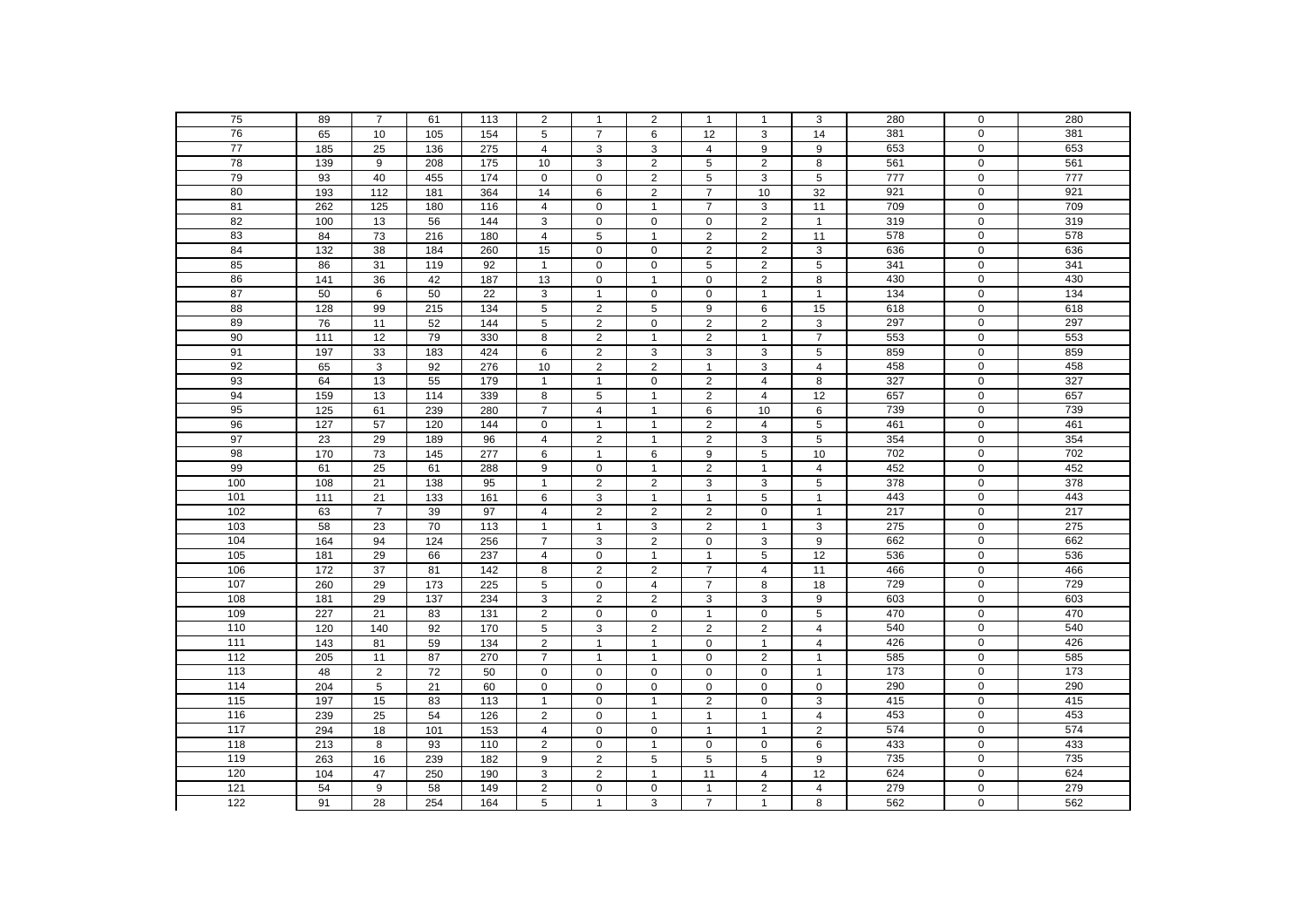| 123              | 101               | 10              | 113 | 61               | 3              | 0              | $\overline{2}$          | -1             | 1              | 3                | 295 | 0                | 295 |
|------------------|-------------------|-----------------|-----|------------------|----------------|----------------|-------------------------|----------------|----------------|------------------|-----|------------------|-----|
| 124              | 73                | $\overline{4}$  | 60  | 145              | $\overline{4}$ | $\overline{2}$ | $\mathbf 0$             | $\mathbf{1}$   | $\mathbf{1}$   | $\overline{3}$   | 293 | $\mathbf 0$      | 293 |
| 125              | 274               | 81              | 241 | 256              | $\overline{7}$ | 3              | 3                       | $\overline{2}$ | 6              | 18               | 891 | 0                | 891 |
| 126              | 67                | 9               | 82  | 175              | 2              | $\overline{2}$ | $\mathbf{1}$            | $\overline{2}$ | $\,$ 5 $\,$    | 5                | 350 | $\overline{0}$   | 350 |
| 127              | 118               | $\overline{7}$  | 65  | 260              | 12             | $\mathbf{1}$   | $\overline{2}$          | $\overline{2}$ | $\mathbf{1}$   | 11               | 479 | $\overline{0}$   | 479 |
| 128              | 98                | 25              | 85  | 166              | 8              | $\overline{2}$ | $\pmb{0}$               | $\overline{2}$ | $\mathbf{1}$   | 5                | 392 | $\overline{0}$   | 392 |
| 129              | 272               | 43              | 55  | 210              | 11             | $\mathbf{1}$   | $\mathbf{1}$            | 5              | $\mathbf{1}$   | 9                | 608 | $\mathbf 0$      | 608 |
| 130              | 132               | 76              | 38  | 286              | 9              | $\mathbf{1}$   | $\overline{\mathbf{4}}$ | $\mathbf{1}$   | $\mathbf{3}$   | $\pmb{0}$        | 550 | $\mathbf 0$      | 550 |
| $\overline{131}$ | 182               | 18              | 78  | 232              | 10             | $\mathbf{1}$   | $\mathbf 0$             | $\mathbf 2$    | 9              | 14               | 546 | $\boldsymbol{0}$ | 546 |
| 132              | 144               | 23              | 69  | 252              | 5              | $\mathbf{1}$   | $\overline{1}$          | $\overline{c}$ | $\overline{4}$ | $\overline{4}$   | 505 | $\mathbf 0$      | 505 |
| $\overline{133}$ | 117               | 16              | 159 | 235              | 10             | 3              | 3                       | 4              | $\mathbf{3}$   | 8                | 558 | $\mathbf 0$      | 558 |
| 134              | 61                | 28              | 84  | 108              | 12             | $\overline{2}$ | $\mathbf{1}$            | $\mathsf 0$    | 6              | $\boldsymbol{9}$ | 311 | $\mathbf 0$      | 311 |
| 135              | 135               | 58              | 228 | 156              | 8              | 2              | $\overline{2}$          | 8              | 5              | 11               | 613 | $\overline{0}$   | 613 |
| 136              | 59                | 149             | 57  | 384              | 9              | $\overline{2}$ | 3                       | 6              | $\,$ 5 $\,$    | 8                | 682 | $\mathbf 0$      | 682 |
| $\overline{137}$ | 57                | $\overline{7}$  | 59  | 93               | $\overline{4}$ | $\mathbf 0$    | $\overline{1}$          | $\pmb{0}$      | $\mathbf 0$    | 3                | 224 | $\mathbf 0$      | 224 |
| 138              | 91                | 18              | 148 | 221              | 6              | 4              | $\overline{2}$          | $\overline{7}$ | 4              | 16               | 517 | $\mathbf 0$      | 517 |
| 139              | 298               | 69              | 92  | 255              | 5              | 3              | 3                       | $\overline{2}$ | 9              | 17               | 753 | $\overline{0}$   | 753 |
| 140              | 68                | 11              | 30  | 74               | 5              | $\mathbf 0$    | 4                       | 0              | 4              | 6                | 202 | $\mathbf 0$      | 202 |
| 141              | 63                | 52              | 20  | 113              | 3              | $\mathbf{1}$   | $\overline{1}$          | 0              | $\overline{2}$ | $\overline{1}$   | 256 | $\mathbf 0$      | 256 |
| 142              | 82                | 24              | 41  | 184              | 5              | $\overline{2}$ | $\mathbf 0$             | 0              | $\mathbf{1}$   | 5                | 344 | $\mathbf 0$      | 344 |
| 143              | 102               | 38              | 76  | 144              | 5              | 0              | $\mathbf{1}$            | $\mathbf{1}$   | $\overline{2}$ | $\mathbf 2$      | 371 | $\mathbf 0$      | 371 |
| 144              | 138               | $\overline{20}$ | 53  | 100              | $\overline{2}$ | $\mathbf{1}$   | $\mathbf{1}$            | $\mathsf 0$    | $\mathbf 0$    | $\mathbf{1}$     | 316 | $\overline{0}$   | 316 |
| $\frac{145}{2}$  | 83                | 72              | 213 | 200              | $\overline{7}$ | $\mathbf 0$    | $\mathbf 0$             | $\overline{7}$ | 11             | 26               | 619 | $\boldsymbol{0}$ | 619 |
| 146              | 165               | 39              | 218 | 291              | 6              | $\overline{2}$ | 3                       | 5              | $\mathbf{3}$   | 8                | 740 | $\mathbf 0$      | 740 |
| $\frac{147}{2}$  | 269               | 21              | 222 | 152              | $\overline{7}$ | $\overline{2}$ | $\overline{4}$          | 5              | 3              | 12               | 697 | $\mathbf 0$      | 697 |
| 148              | 222               | 17              | 212 | 160              | $\overline{5}$ | $\mathbf 0$    | $\mathbf{1}$            | $\overline{2}$ | 3              | $\overline{8}$   | 630 | $\overline{0}$   | 630 |
| 149              | 155               | 10              | 166 | 222              | $\overline{5}$ | $\mathbf 0$    | $\overline{4}$          | $\overline{5}$ | $\overline{7}$ | 12               | 586 | $\mathbf 0$      | 586 |
| 150              | 126               | $\overline{4}$  | 80  | 141              | 5              | 3              | $\overline{1}$          | $\mathbf{1}$   | $\mathbf 0$    | 5                | 366 | $\mathbf 0$      | 366 |
| 151              | 58                | 18              | 313 | 106              | 6              | $\overline{1}$ | $\overline{1}$          | 6              | 5              | $\mathbf{1}$     | 515 | $\pmb{0}$        | 515 |
| 152              | 128               | 20              | 179 | $\overline{125}$ | 0              | 4              | $\mathbf 0$             | 3              | $\,$ 5 $\,$    | 3                | 467 | $\mathbf 0$      | 467 |
| 153              | 169               | 17              | 187 | 284              | 16             | $\overline{4}$ | 3                       | $\overline{2}$ | $\overline{4}$ | 12               | 698 | $\overline{0}$   | 698 |
| 154              | 125               | $\frac{115}{2}$ | 273 | 196              | 11             | $\mathbf 0$    | $\overline{2}$          | 3              | $\overline{4}$ | 10               | 739 | $\overline{0}$   | 739 |
| 155              | 99                | 29              | 192 | 226              | 8              | $\overline{2}$ | 3                       | $\overline{7}$ | 5              | 17               | 588 | $\overline{0}$   | 588 |
| 156              | 22                | 12              | 53  | 68               | 3              | $\mathbf{1}$   | $\mathsf 0$             | 3              | 6              | 6                | 174 | $\overline{0}$   | 174 |
| 157              | $\frac{102}{2}$   | 12              | 67  | 109              | 11             | $\overline{2}$ | 3                       | 3              | $\overline{2}$ | $\overline{4}$   | 315 | $\overline{0}$   | 315 |
| 158              | 79                | 20              | 112 | 170              | 3              | 3              | $\overline{\mathbf{c}}$ | $\mathbf{1}$   | 3              | 4                | 397 | $\mathbf 0$      | 397 |
| 159              | 224               | 23              | 210 | 249              | 5              | 2              | 3                       | $\overline{2}$ | $\overline{4}$ | 15               | 737 | $\overline{0}$   | 737 |
| 160              | 85                | 44              | 108 | 269              | 6              | $\mathbf 0$    | 6                       | 6              | 4              | $\sqrt{5}$       | 533 | $\mathbf 0$      | 533 |
| 161              | 84                | 42              | 96  | 143              | 8              | $\mathbf 0$    | $\overline{2}$          | 5              | $\mathbf 0$    | 10               | 390 | $\mathbf 0$      | 390 |
| 162              | 79                | 10              | 89  | 81               | $\mathbf{1}$   | $\mathbf 0$    | $\overline{1}$          | $\overline{4}$ | $\overline{2}$ | $\overline{7}$   | 274 | $\pmb{0}$        | 274 |
| 163              | 185               | 56              | 114 | 189              | 3              | $\overline{4}$ | $\overline{4}$          | 5              | 3              | 12               | 575 | $\mathbf 0$      | 575 |
| 164              | $\frac{116}{116}$ | 67              | 294 | 277              | 14             | 8              | 5                       | 5              | 9              | 13               | 808 | $\overline{0}$   | 808 |
| $\overline{165}$ | 98                | 33              | 164 | 301              | 14             | $\overline{4}$ | $\overline{7}$          | $\overline{4}$ | 9              | 10               | 644 | $\mathbf 0$      | 644 |
| 166              | 19                | 12              | 291 | 86               | 9              | 3              | $\overline{2}$          | 9              | $\mathbf{3}$   | $\overline{7}$   | 441 | $\mathbf 0$      | 441 |
| 167              | 86                | 37              | 269 | 223              | 6              | $\mathbf{1}$   | $\overline{2}$          | 5              | 4              | 10               | 643 | $\mathbf 0$      | 643 |
| 168              | 99                | 42              | 215 | 140              | $\overline{7}$ | $\overline{2}$ | $\overline{2}$          | 3              | $\overline{7}$ | $\overline{7}$   | 524 | $\overline{0}$   | 524 |
| 169              | 60                | 87              | 209 | 125              | 3              | $\overline{2}$ | $\overline{\mathbf{4}}$ | 5              | 6              | 12               | 513 | $\pmb{0}$        | 513 |
| 170              | 70                | 39              | 49  | 77               | 3              | $\Omega$       | $\mathbf 0$             | 0              | $\overline{2}$ | $\overline{2}$   | 242 | $\overline{0}$   | 242 |
|                  |                   |                 |     |                  |                |                |                         |                |                |                  |     |                  |     |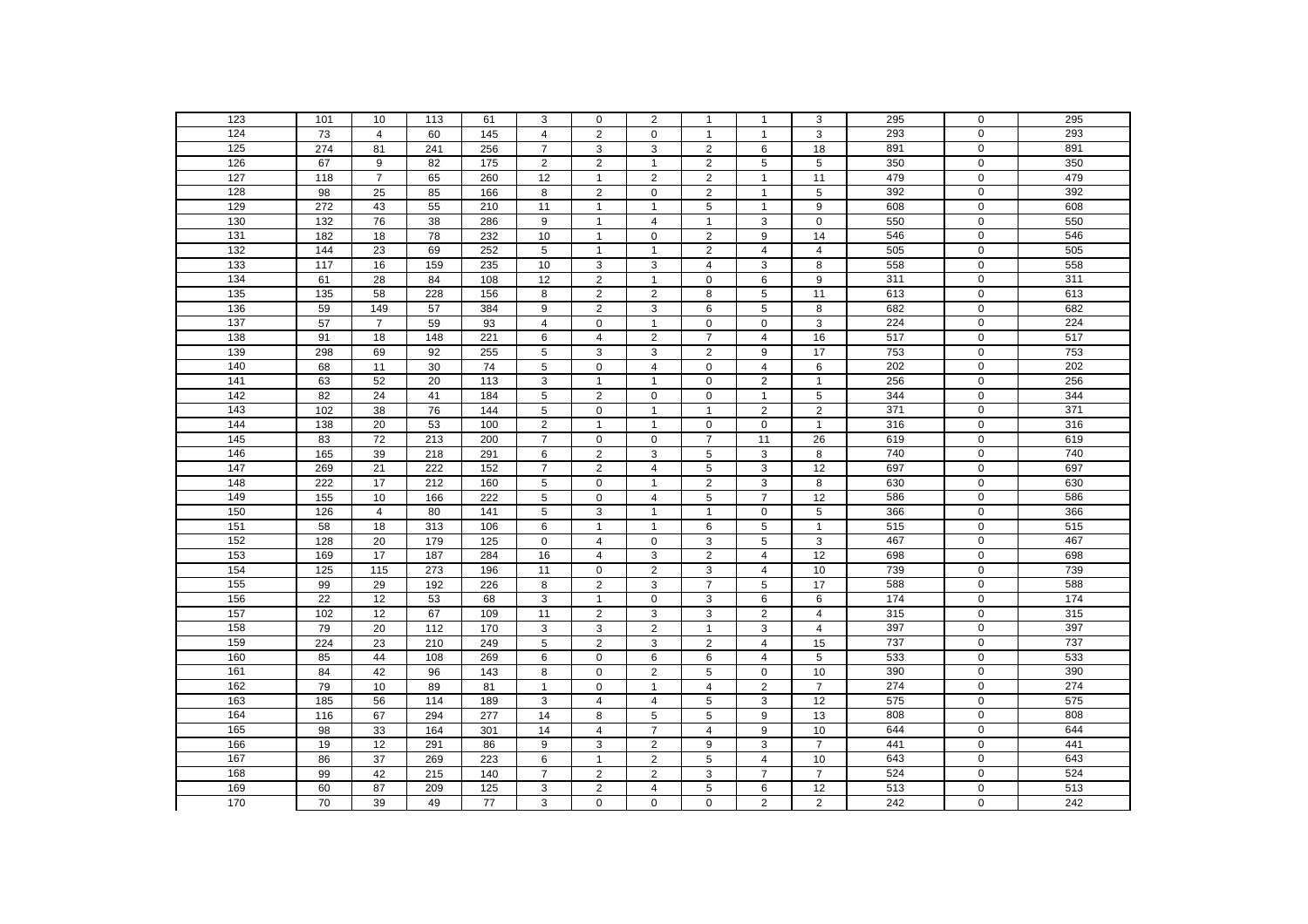| $\frac{1}{171}$  | 69              | 59             | 203  | 99  | $\mathbf{1}$   | $\overline{2}$ | $\overline{2}$ | $\overline{2}$          | 2              | $\overline{4}$          | 443 | $\mathbf 0$    | 443 |
|------------------|-----------------|----------------|------|-----|----------------|----------------|----------------|-------------------------|----------------|-------------------------|-----|----------------|-----|
| 172              | 144             | 66             | 141  | 209 | 8              | $\mathbf 0$    | $\pmb{0}$      | $\mathbf{1}$            | $\overline{2}$ | 6                       | 577 | $\mathbf 0$    | 577 |
| 173              | 26              | 10             | 148  | 109 | 2              | 2              | $\mathbf{1}$   | $\mathbf{1}$            | 3              | 5                       | 307 | $\mathbf 0$    | 307 |
| 174              | 65              | 37             | 130  | 102 | 2              | $\mathbf 0$    | $\pmb{0}$      | 3                       | $\sqrt{2}$     | 6                       | 347 | $\mathbf 0$    | 347 |
| $\frac{175}{2}$  | 67              | 23             | 259  | 187 | 2              | 3              | $\mathbf{1}$   | 6                       | $\overline{4}$ | 8                       | 560 | $\mathbf 0$    | 560 |
| 176              | 64              | $\overline{4}$ | 153  | 142 | $\overline{4}$ | $\overline{2}$ | 2              | 5                       | 3              | 5                       | 384 | $\mathbf 0$    | 384 |
| 177              | 113             | 33             | 130  | 160 | 6              | $\overline{2}$ | 3              | 3                       | 2              | 6                       | 458 | $\overline{0}$ | 458 |
| 178              | 194             | 47             | 103  | 151 | 17             | $\overline{4}$ | $\overline{2}$ | 5                       | 6              | 21                      | 550 | $\mathbf 0$    | 550 |
| 179              | 67              | 10             | 105  | 83  | $\overline{4}$ | $\mathbf{1}$   | $\pmb{0}$      | 4                       | $\pmb{0}$      | 5                       | 279 | $\mathbf 0$    | 279 |
| 180              | 37              | 15             | 95   | 46  | $\overline{2}$ | $\mathbf 0$    | $\overline{1}$ | $\mathbf{1}$            | $\mathbf{1}$   | 3                       | 201 | $\mathbf 0$    | 201 |
| 181              | $\overline{24}$ | 28             | $77$ | 60  | $\overline{2}$ | $\pmb{0}$      | $\pmb{0}$      | $\mathbf{1}$            | $\mathbf 2$    | $\overline{2}$          | 196 | $\overline{0}$ | 196 |
| 182              | 124             | 15             | 109  | 93  | $\overline{2}$ | $\overline{1}$ | $\mathbf 0$    | $\overline{c}$          | $\overline{2}$ | $\overline{1}$          | 349 | $\mathbf 0$    | 349 |
| 183              | 164             | 90             | 101  | 181 | 12             | $\overline{2}$ | $\mathbf{1}$   | $\overline{\mathbf{c}}$ | $\mathsf 3$    | $\overline{4}$          | 560 | $\mathbf 0$    | 560 |
| 184              | 90              | 34             | 99   | 107 | 3              | $\mathbf{1}$   | $\mathbf 0$    | $\mathbf{1}$            | $\mathbf 0$    | $\overline{7}$          | 342 | $\mathbf 0$    | 342 |
| $\frac{1}{185}$  | 153             | 79             | 232  | 208 | 10             | $\mathbf{1}$   | 3              | $\overline{7}$          | 3              | 9                       | 705 | $\mathbf 0$    | 705 |
| 186              | 159             | 57             | 156  | 205 | 3              | $\mathbf{1}$   | $\overline{2}$ | 3                       | $\overline{4}$ | 3                       | 593 | 0              | 593 |
| 187              | 129             | 20             | 137  | 187 | 3              | $\overline{1}$ | 3              | 3                       | $\overline{2}$ | 13                      | 498 | $\mathbf 0$    | 498 |
| 188              | 80              | 8              | 73   | 221 | 2              | $\overline{4}$ | 2              | $\overline{2}$          | $\overline{4}$ | $\overline{2}$          | 398 | $\mathbf 0$    | 398 |
| 189              | 60              | 3              | 47   | 113 | 2              | $\mathbf 0$    | $\pmb{0}$      | $\mathbf 0$             | $\mathbf{1}$   | $\overline{4}$          | 230 | $\mathsf 0$    | 230 |
| 190              | 43              | 17             | 36   | 99  | 3              | $\mathbf{1}$   | $\overline{1}$ | 0                       | $\mathbf 0$    | $\mathbf{1}$            | 201 | $\mathsf 0$    | 201 |
| 191              | 91              | 24             | 79   | 55  | $\overline{4}$ | $\overline{4}$ | $\overline{1}$ | $\mathbf{1}$            | $\mathbf{1}$   | $\overline{4}$          | 264 | 0              | 264 |
| 192              | 61              | $44\,$         | 201  | 203 | $\overline{7}$ | $\mathbf 0$    | $\mathbf{1}$   | $\overline{c}$          | $\pmb{0}$      | 6                       | 525 | $\mathbf 0$    | 525 |
| 193              | 64              | $\overline{7}$ | 440  | 144 | 5              | $\overline{2}$ | $\mathbf{1}$   | 6                       | $\mathbf 5$    | 10                      | 684 | $\mathbf 0$    | 684 |
| 194              | 82              | 16             | 83   | 218 | 6              | $\mathbf 0$    | 4              | $\overline{7}$          | $\sqrt{2}$     | 3                       | 421 | $\mathbf 0$    | 421 |
| 195              | 93              | 20             | 62   | 129 | 5              | $\mathbf{1}$   | $\pmb{0}$      | $\mathbf{1}$            | 3              | $\mathbf{1}$            | 315 | $\mathbf 0$    | 315 |
| 196              | 111             | 6              | 36   | 315 | 3              | $\mathbf{1}$   | $\pmb{0}$      | 6                       | 5              | 6                       | 489 | 0              | 489 |
| 197              | 186             | 19             | 63   | 273 | 10             | 3              | $\mathbf{1}$   | $\overline{4}$          | $\sqrt{5}$     | 13                      | 577 | $\mathbf 0$    | 577 |
| 198              | 144             | 29             | 136  | 152 | 8              | 3              | 3              | $\overline{4}$          | 6              | 13                      | 498 | $\mathsf 0$    | 498 |
| 199              | 144             | 62             | 202  | 266 | 6              | $\mathbf{1}$   | 3              | $\overline{2}$          | $\overline{2}$ | 17                      | 705 | $\mathbf 0$    | 705 |
| 200              | 101             | 19             | 108  | 100 | 3              | $\mathbf 0$    | $\overline{2}$ | 3                       | $\overline{2}$ | $\overline{7}$          | 345 | $\overline{0}$ | 345 |
| 201              | 205             | 28             | 61   | 113 | $\overline{7}$ | $\overline{4}$ | 3              | 8                       | $\overline{7}$ | 11                      | 447 | $\mathbf 0$    | 447 |
| 202              | 86              | 25             | 150  | 223 | 9              | $\overline{7}$ | $\mathbf 0$    | 3                       | $\mathbf 2$    | 9                       | 514 | $\mathbf 0$    | 514 |
| $\overline{203}$ | 59              | 85             | 210  | 149 | 10             | 6              | $\overline{2}$ | 6                       | 6              | 21                      | 554 | $\mathbf 0$    | 554 |
| 204              | 32              | 37             | 134  | 51  | $\overline{4}$ | $\mathbf{1}$   | 2              | 3                       | $\overline{2}$ | 3                       | 269 | $\mathbf 0$    | 269 |
| 205              | 74              | 82             | 82   | 157 | 6              | $\mathbf{1}$   | $\pmb{0}$      | 5                       | $\overline{4}$ | 5                       | 416 | $\mathbf 0$    | 416 |
| 206              | 70              | 26             | 86   | 97  | $\overline{2}$ | 3              | $\mathbf 0$    | $\mathbf{1}$            | $\sqrt{2}$     | $\overline{\mathbf{4}}$ | 291 | $\mathbf 0$    | 291 |
| 207              | 281             | 27             | 98   | 138 | 3              | $\overline{2}$ | $\mathbf{1}$   | $\overline{2}$          | $\mathbf{1}$   | 6                       | 559 | $\mathsf 0$    | 559 |
| 208              | 153             | 27             | 101  | 116 | 3              | $\overline{2}$ | 3              | 5                       | $\overline{4}$ | 14                      | 428 | $\mathbf 0$    | 428 |
| 209              | 251             | 32             | 146  | 223 | 3              | 3              | $\overline{2}$ | 3                       | $\mathbf{1}$   | 5                       | 669 | 0              | 669 |
| 210              | 162             | 23             | 77   | 199 | 6              | $\mathbf 0$    | 3              | 0                       | 4              | 11                      | 485 | $\mathbf 0$    | 485 |
| 211              | 175             | 45             | 48   | 220 | 5              | $\overline{4}$ | 2              | $\mathbf 0$             | 5              | 5                       | 509 | $\mathbf 0$    | 509 |
| 212              | 93              | 45             | 98   | 387 | 6              | $\mathbf{1}$   | $\overline{5}$ | $\overline{4}$          | 6              | 9                       | 654 | $\overline{0}$ | 654 |
|                  |                 |                |      |     |                |                |                |                         |                |                         |     |                |     |